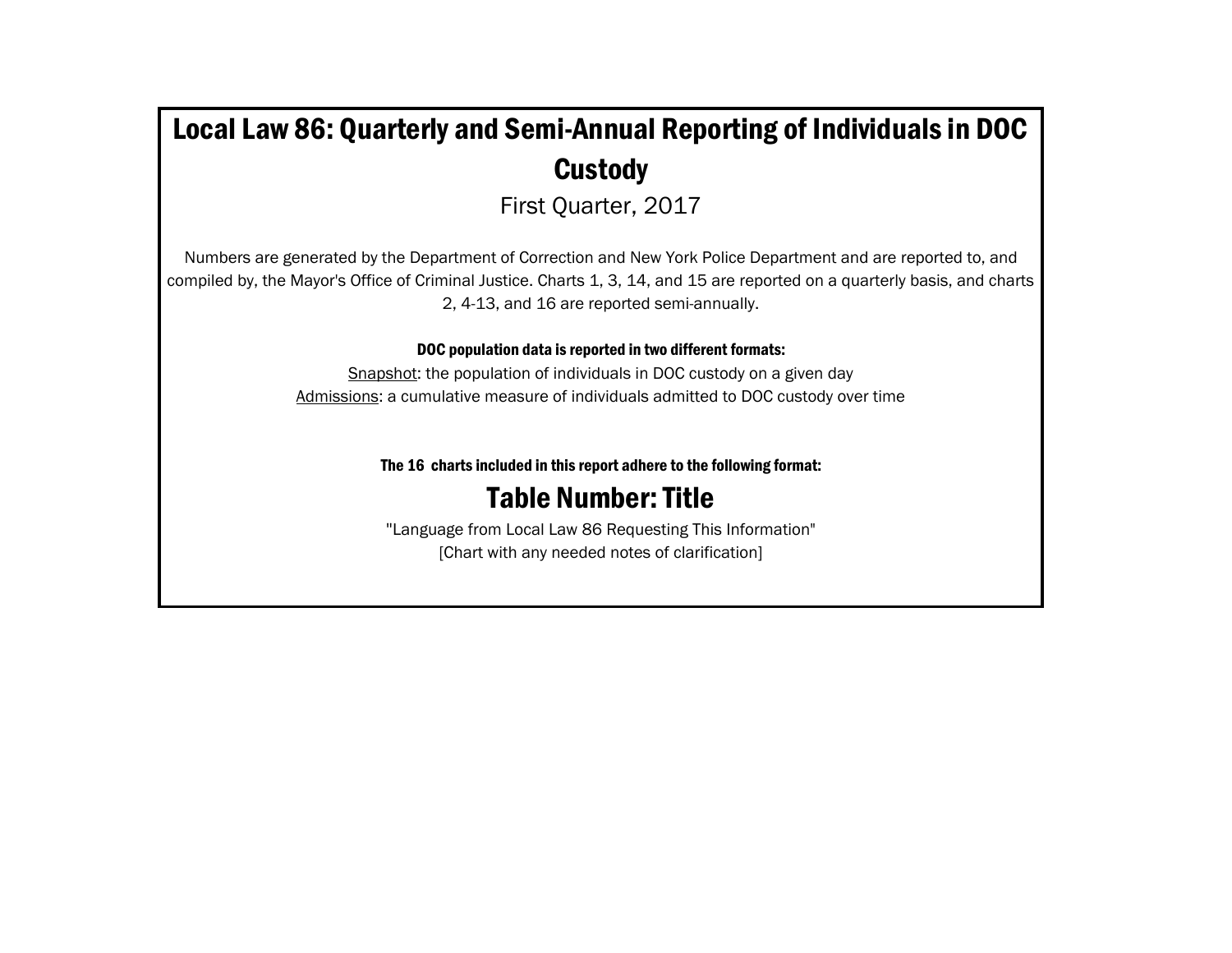## Changes from Previous Reporting Cycles

Pretrial detainees with open parole violations were previously treated as pretrial detainees due to data availability. However, per statute requirements beginning with this report, all individuals with open cases and <sup>a</sup> parole warrant are now counted as parole violators.

The category "amount pending" was added to paragraph 13 for individuals who have had bail posted but are awaiting surety review to determine if the source of the funds is legitimate.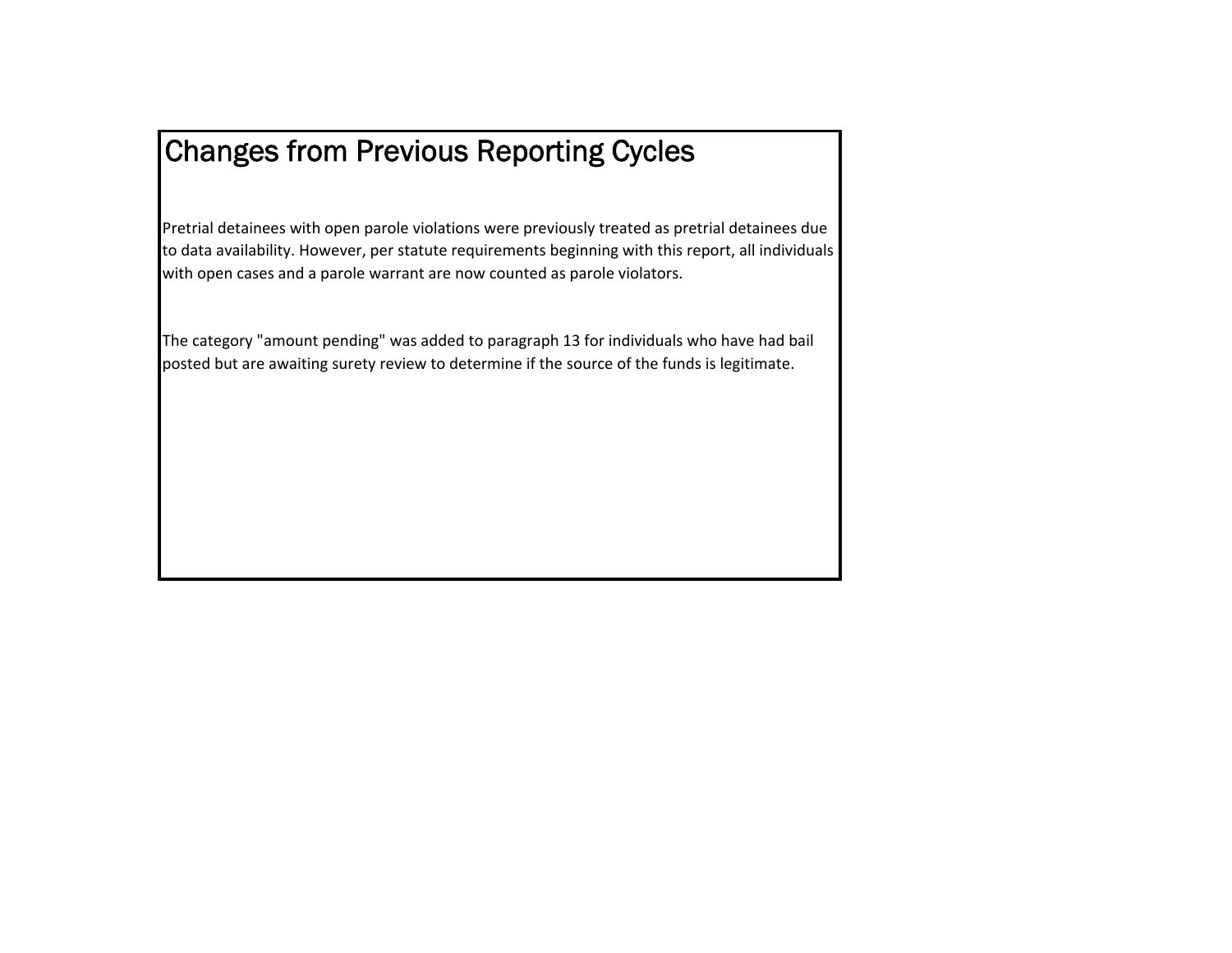## Table 1: Average Daily Population of Individuals in DOC Custody for Q1 2017

"The average daily population of inmates in the custody of the department of corrections."

| Average Daily Population (1/1/17 - 3/1/17) | 9396 |
|--------------------------------------------|------|
| Population by case borough*                |      |
| <b>Bronx</b>                               | 1772 |
| <b>Brooklyn</b>                            | 2044 |
| Manhattan                                  | 3299 |
| <b>Queens</b>                              | 1748 |
| Staten Island                              | 328  |
| No court**                                 | 207  |

*\* "Case borough" refers to the borough of the current case or, if there is no current case, the original arraignment borough.*

*\*\* "No court" refers to individuals in DOC custody without a pending or sentenced case in NYC, including but not limited to technical parole violators, New York state inmates testifying at NYC trials.*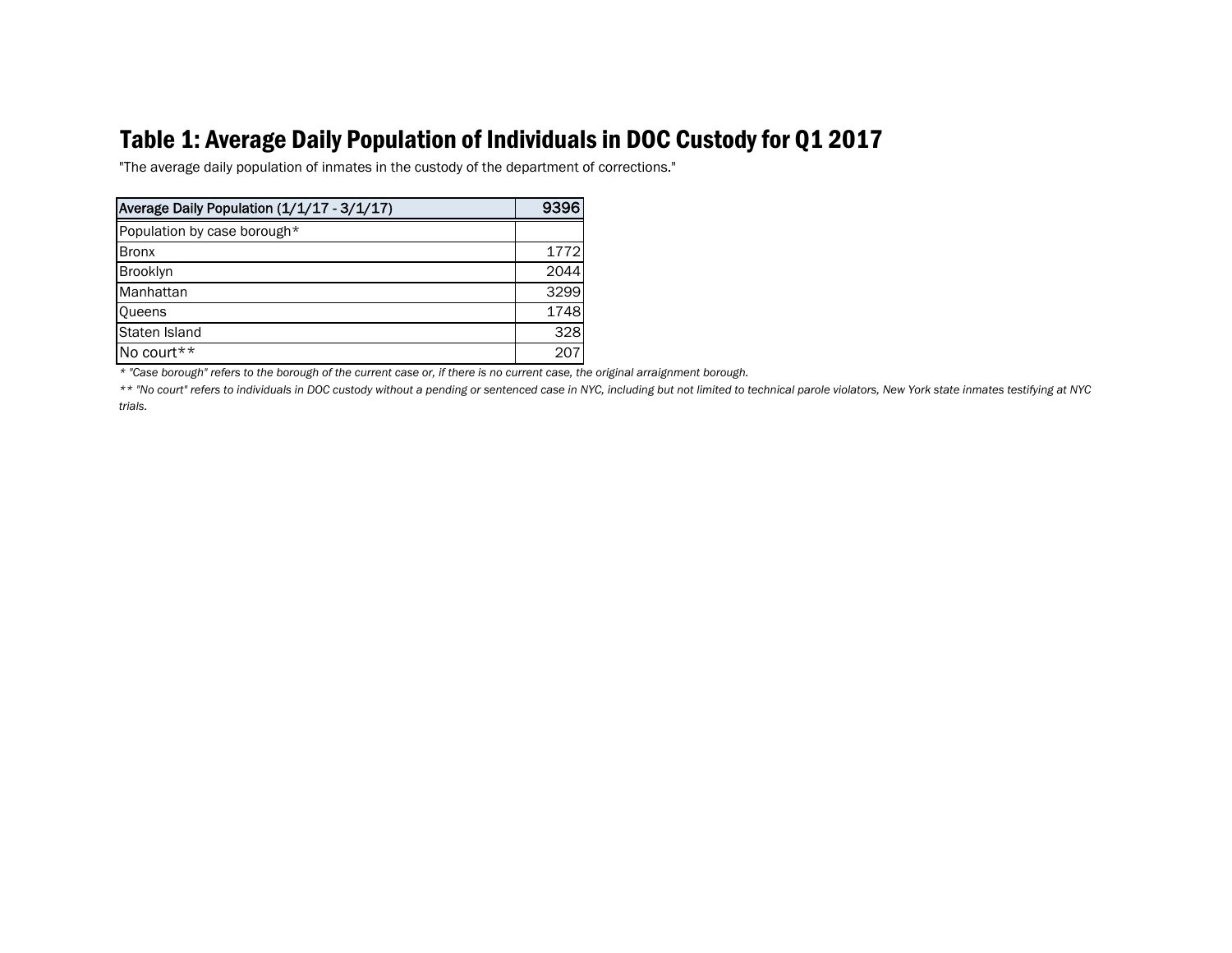### Table 3: Status of Individuals in DOC Custody from Three Daily Snapshots

"Of the number of inmates in the custody of the department of corrections on the last Friday\* of each calendar month of the reporting period, the percentage who had been sentenced to a definite sentence, the percentage held on pending criminal charges, and the percentage in any other category."

| Status                    | 01/26/17 | 02/23/17 | 03/30/17 |
|---------------------------|----------|----------|----------|
| <b>City Sentenced</b>     | 1053     | 1045     | 1094     |
| <b>Pre-Trial Detainee</b> | 6279     | 6315     | 6061     |
| Parole Violator           | 1408     | 1408     | 1413     |
| <b>Other</b>              | 754      | 742      | 758      |
| Total                     | 9494     | 9510     | 9326     |

*\* Due to DOC data structure, data is from the last Thursday of each calendar month in the reporting period, not the last Friday.*

*\*\* Other category includes but is not limited to state-sentenced population awaiting transfer, court ordered, state inmates testifying at NYC trials, etc.*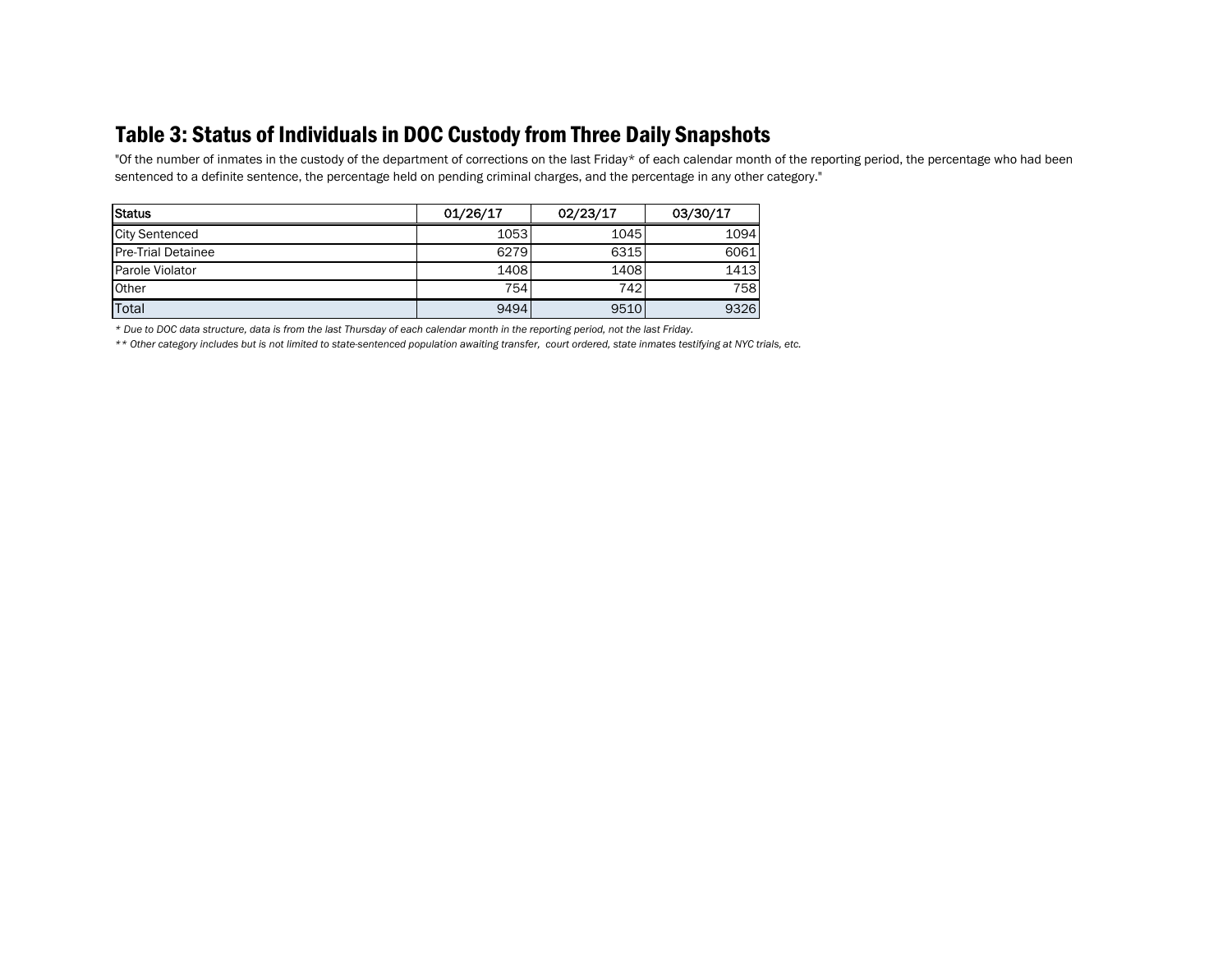#### Table 14: Percentage Breakdown of Bail Amounts Set for Pretrial Defendants in DOC Custody on Three Daily Snapshots

"Of the number of inmates in the custody of the department of correction on the final Friday\* of each calendar month of the reporting period who were held on pending criminal charges, the percentage who had bail fixed in the following amounts: (a) \$1; (b) \$2-\$500; (c) \$501-\$1000; (d) \$1001-\$2500; (e) \$2501-\$5000; (f) \$5001-\$10,000; (g) \$10,001-\$25,000; (h) \$25,001-\$50,000; (i) \$50,001-\$100,000; or (j) more than \$100,000."

| Bail Amount**    | 01/26/17 | 02/23/17 | 03/30/17 |
|------------------|----------|----------|----------|
| $$1+$            | 1%       | 1%       | 1%       |
| \$2-500          | 1%       | 1%       | 1%       |
| \$501-1000       | 2%       | 2%       | 2%       |
| \$1001-\$2500    | 5%       | 5%       | 5%       |
| \$2501-\$5000    | 8%       | 8%       | 7%       |
| \$5001-\$10000   | 9%       | 9%       | 9%       |
| \$10001-\$25000  | 11%      | 12%      | 11%      |
| \$25001-\$50000  | 10%      | 10%      | 10%      |
| \$50001-\$100000 | 10%      | 9%       | 9%       |
| over \$100000    | 13%      | 13%      | 13%      |
| No bail††        | 31%      | 30%      | 31%      |
| Total            | 100%     | 100%     | 100%     |

*\* Due to DOC data structure, data is from the last Thursday of each calendar month in the reporting period, not last Friday.*

*\*\* Due to DOC data structure, bail amount is the cumulative amount of bail in all the defendant's cases.*

*† \$1 bail is used to account for time spent in jail by a defendant who is already in jail for another case or hold.*

*†† Defendants with no bail set are those with remands in all of their cases.*